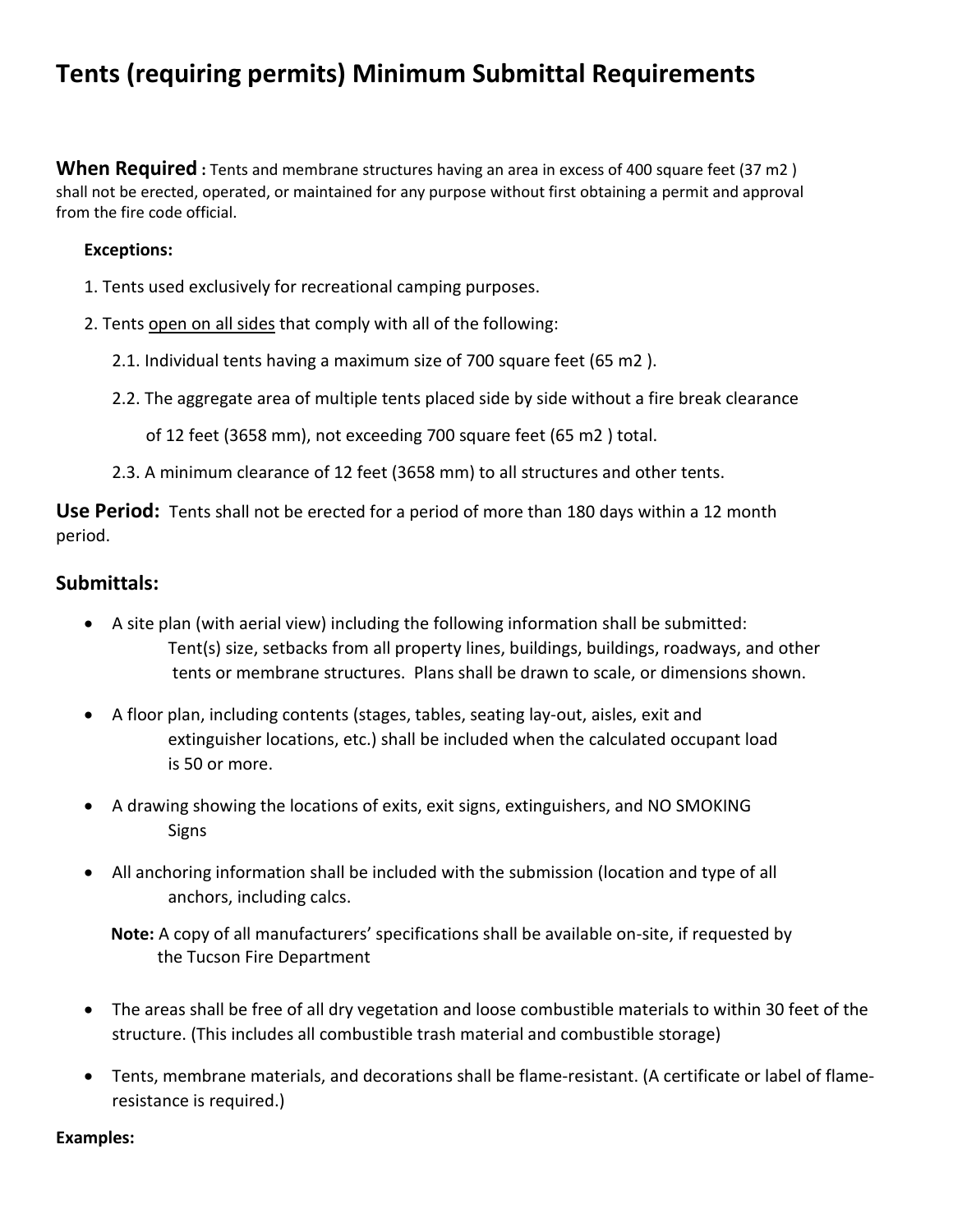## **Aerial View**

|                                                    | 20 x 40                                                                                                                                                                                                                                                                                                                                                                                                                                                          |
|----------------------------------------------------|------------------------------------------------------------------------------------------------------------------------------------------------------------------------------------------------------------------------------------------------------------------------------------------------------------------------------------------------------------------------------------------------------------------------------------------------------------------|
| Event Name: AutoZone Opening<br>Event Date 8/17/21 | $\begin{tabular}{ c c } \hline \multicolumn{1}{ c }{\textbf{Cumcl}}\\ \multicolumn{1}{ c }{\textbf{Cumcl}}\\ \multicolumn{1}{ c }{\textbf{Cumcl}}\\ \multicolumn{1}{ c }{\textbf{Cumcl}}\\ \multicolumn{1}{ c }{\textbf{Cumcl}}\\ \multicolumn{1}{ c }{\textbf{Cumcl}}\\ \multicolumn{1}{ c }{\textbf{Cumcl}}\\ \multicolumn{1}{ c }{\textbf{Cumcl}}\\ \multicolumn{1}{ c }{\textbf{Cumcl}}\\ \multicolumn{1}{ c }{\textbf{Cumcl}}\\ \multicolumn{$<br>Auto Zone |
| 8/17/21<br>Set up date::__                         | e Placifa <sup>l</sup> Del Rio.<br>V shqarqimal                                                                                                                                                                                                                                                                                                                                                                                                                  |
| Break down date: 8/20/21                           |                                                                                                                                                                                                                                                                                                                                                                                                                                                                  |
| Contact Name:                                      |                                                                                                                                                                                                                                                                                                                                                                                                                                                                  |
| Contact Phone #: 520-                              | Top Son Malls                                                                                                                                                                                                                                                                                                                                                                                                                                                    |
| Project Address:                                   | phrey's Barbershop                                                                                                                                                                                                                                                                                                                                                                                                                                               |
| ᇚ<br>Number of tents____1                          | LavaJet Laundromat                                                                                                                                                                                                                                                                                                                                                                                                                                               |
| Tent Sizes 20' x 40'                               |                                                                                                                                                                                                                                                                                                                                                                                                                                                                  |
| NOTES:                                             |                                                                                                                                                                                                                                                                                                                                                                                                                                                                  |
|                                                    | Texas Roadhouse<br>Takeout                                                                                                                                                                                                                                                                                                                                                                                                                                       |
|                                                    | 892 W Irvington Rd,<br>Tucson, AZ 85714<br>W Irvington Rd<br>W Irvingto                                                                                                                                                                                                                                                                                                                                                                                          |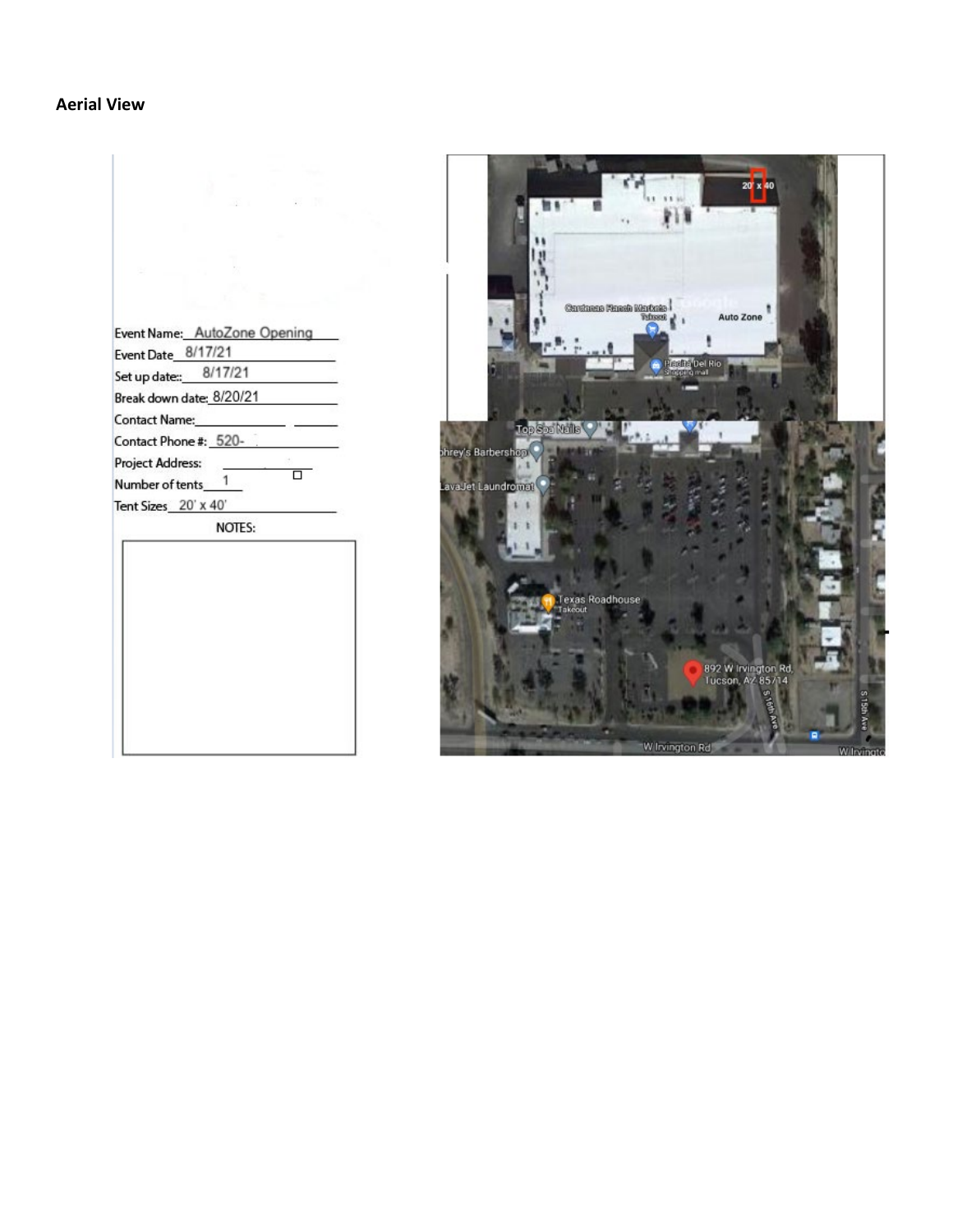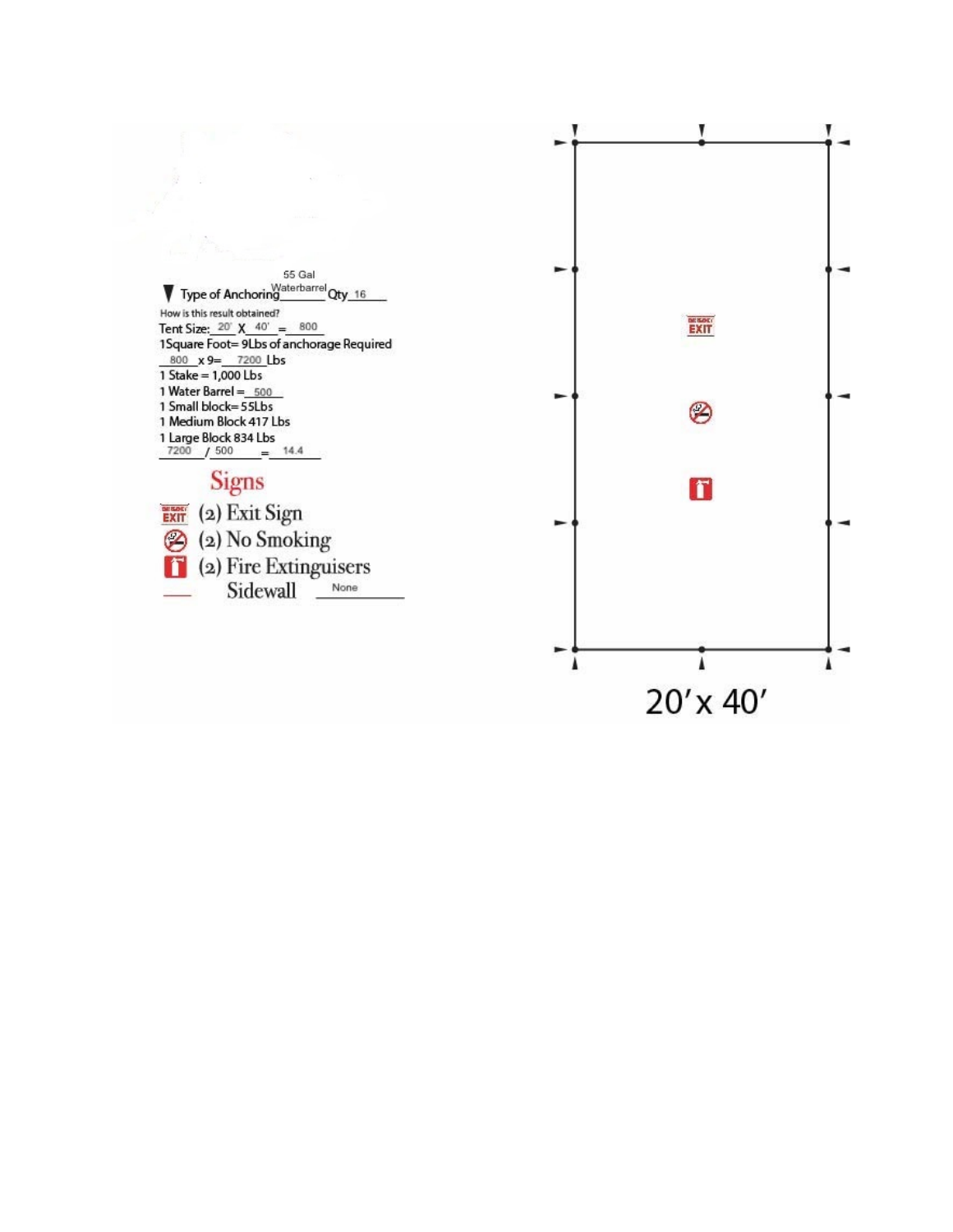## **Overall Site Layout (large events)**

#### 8/24/2021

Mail - SpecialEvents - Outlook



https://outlook.office365.com/mail/SpecialEvents@tucsonaz.gov/inbox/id/AAQkADE2NDE5ZmMyLTM3YzAtNGU5NC05NzZkLTZjMmRhMGYwNTg4ZgAQAMnUSG5hJkrlgcyJKWhYpJY%3D/sxs/AAN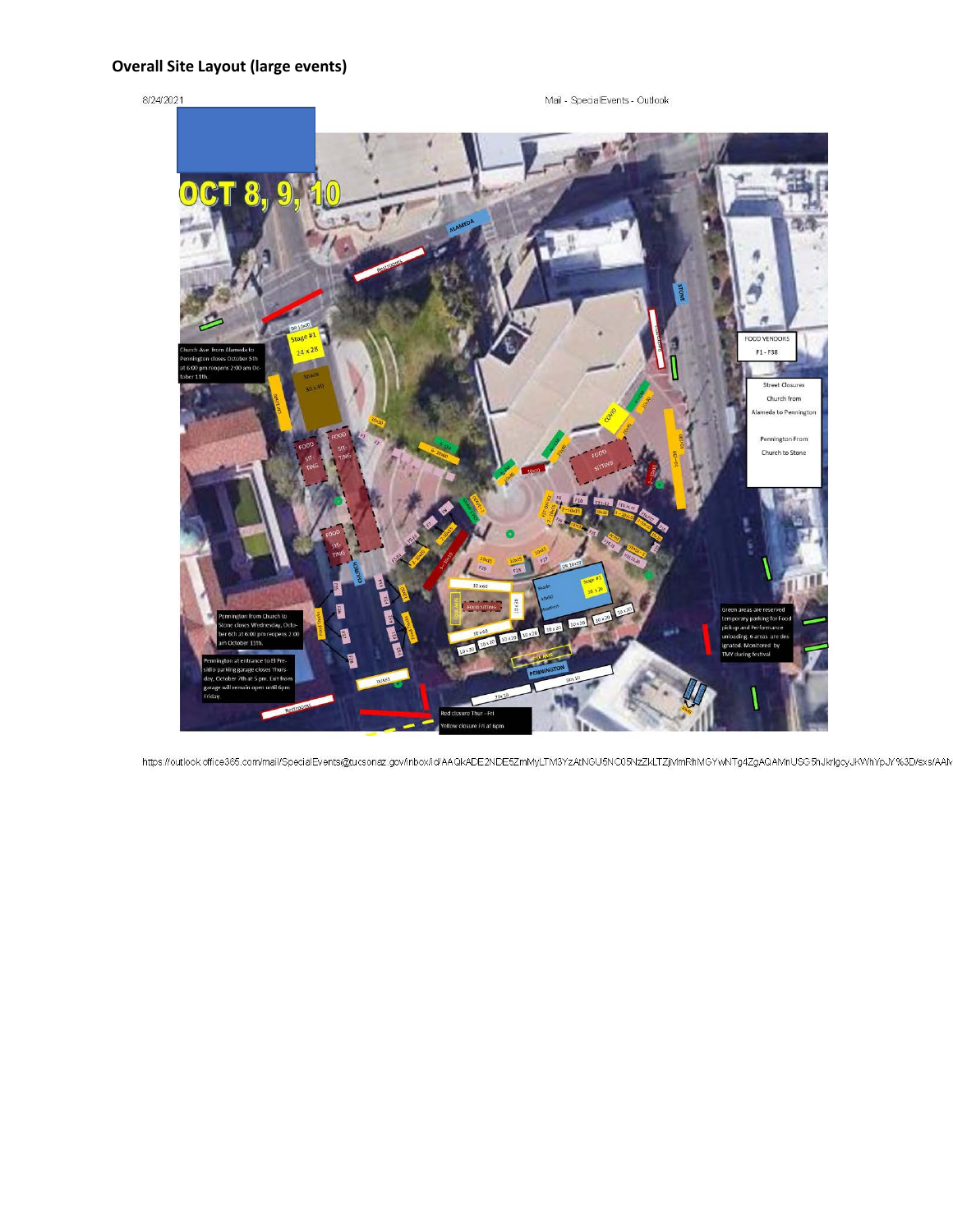



• The areas shall be free of all dry vegetation and loose combustible materials to within 30 feet of the structure. (This includes all combustible trash material and combustible storage)